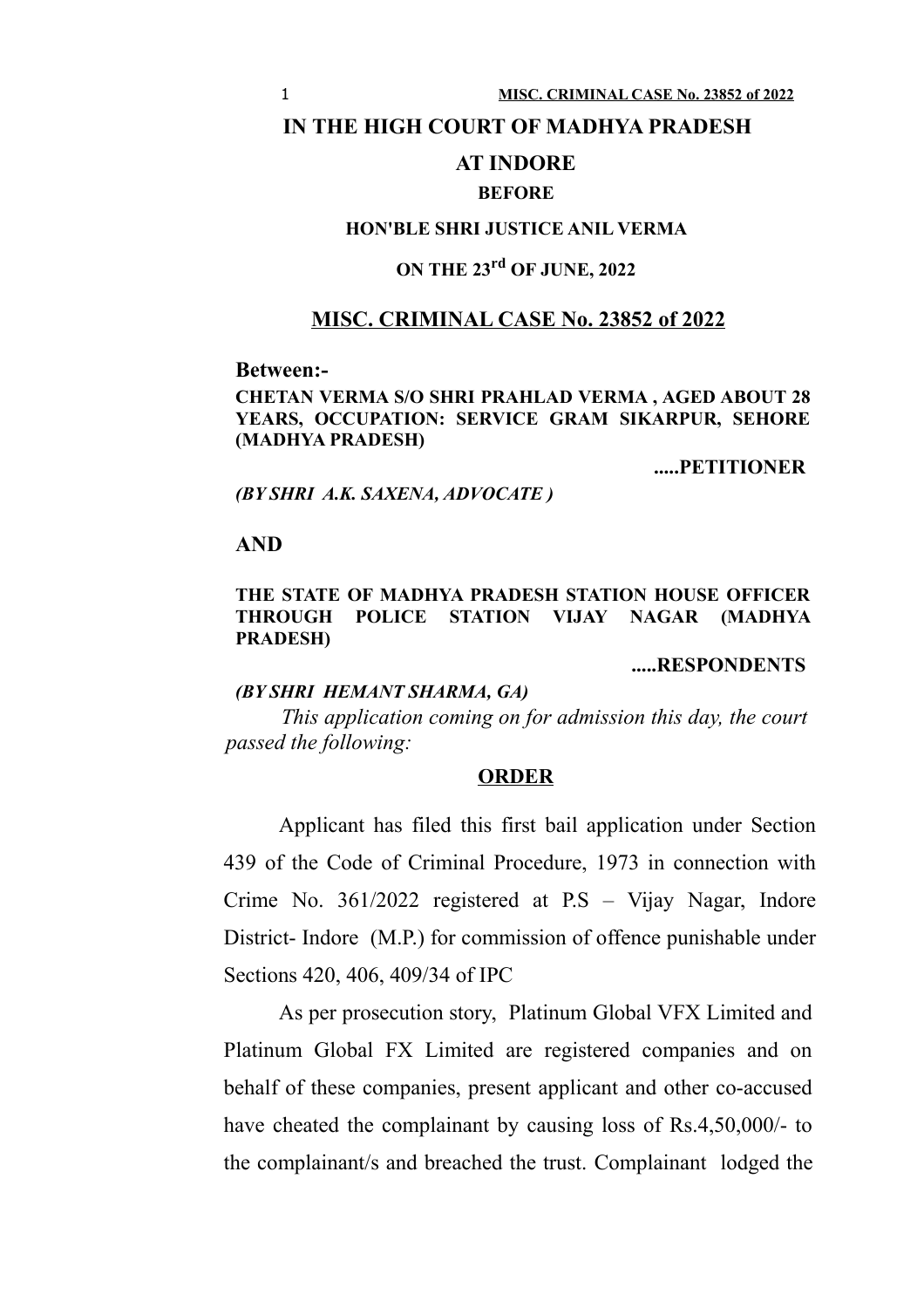FIR at P.S. Vijay Nagar, Indore. Accordingly aforementioned offences were registered against the applicant and other co-accused persons.

Learned counsel for the applicant contended that applicant is innocent and has been falsely implicated in this offence. There is no legal evidence available on record to connect the applicant with the aforementioned offence. The applicant is working as an employee in the company. He had no knowledge about management of funds by the Company. Investigation is over and charge-sheet has been filed therefore, no further custodial interrogation is required. She is in jail since 26/03/2022. He is a permanent resident of District- Sehore.. Final conclusion of trial shall take sufficient long time. In connected case, present applicant has already been enlarged on bail by this Court vide order dated 16/06/2022 passed in MCRC no. 24344/2022. Under the above circumstances, prayer for grant of bail may be considered on such terms and conditions, as this Court deems fit and proper.

*Per-contra,* learned PL for respondent – State opposes the bail application and prays for its rejection .

 Perused the impugned order of the trial Court as well as the case dairy.

Considering all the facts and circumstances of the case, arguments advanced by both the parties, nature of allegation as also taking note of the fact that the applicant is working as an employee in the company.; investigation is over and charge-sheet has been filed therefore, no further custodial interrogation is required; in connected case, he has already been enlarged on bail by this Court; he is in jail since 26/03/2022.and possibility of delay in conclusion